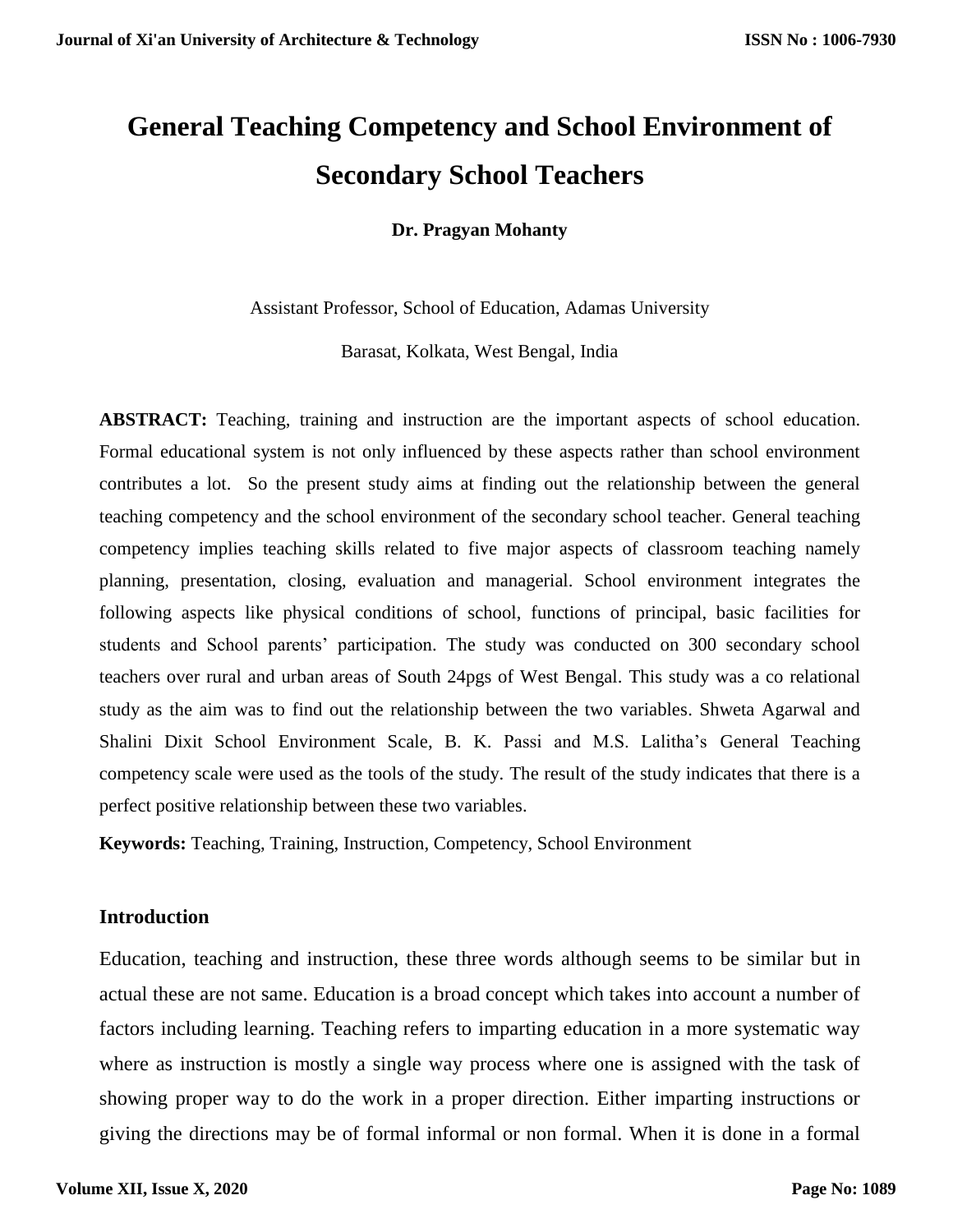way it requires, school where the process will go on, students who will come intentionally to receive education and above all the teachers who will impart Education. Formal education in today's world is of immense importance as it is used as a very good tool of assessment for knowing the caliber as well as entry behavior of the student in different field. So school environment, teacher's competency matters most for the development of the level of education of the student. The present study focuses on how and up to what extend the general teaching competency of teacher and school environment are related.

## **Review of Related Literatures:**

**Iyamu & Otote (2006)** studied the teaching competencies of social studies teachers in junior secondary schools in south central Nigeria. To assess such competencies, this study sampled 100 professionally trained social studies teachers from secondary schools in South Central Nigeria for observation in an instructional setting. It used a 20-item four-point rating scale covering important skills and activities related to inquiry-teaching. On the analysis of data, it was found that the 39 overall inquiry-teaching competence of the teachers was significantly below the acceptable level. It was also found that trained non-graduate teachers proved to be more competent in the inquiry teaching of social studies than the trained graduate teachers. The recommendations made include the need for effective social studies teacher education programme, in-service training and regular workshops for the teachers to update their knowledge of innovative pedagogy.

**Khatoon et.al. (2011)** investigated the impact of different factors on teaching competencies at secondary level. The self assessment questionnaire was administered 42 on senior teachers for the data collection. The researcher has used simple mean, standard deviation and percentage to analysed the data. Ten towns and their 300 teachers selected for study. The result showed that mostly teachers were agreed that the environment of schools effects on teaching competency.

**Singh and Kaur (2014)** studied, "Teaching competency of prospective teachers in relation to teaching aptitude and attitude towards teaching. The main aim of the study to find out the relationship of teaching competency of prospective teachers in relation to teaching aptitude and attitude towards teaching. The results of the showed significant positive relationship between teaching competency and teaching aptitude. The results also showed significant positive relationship between teaching competency and attitude towards teaching."

**Volume XII, Issue X, 2020**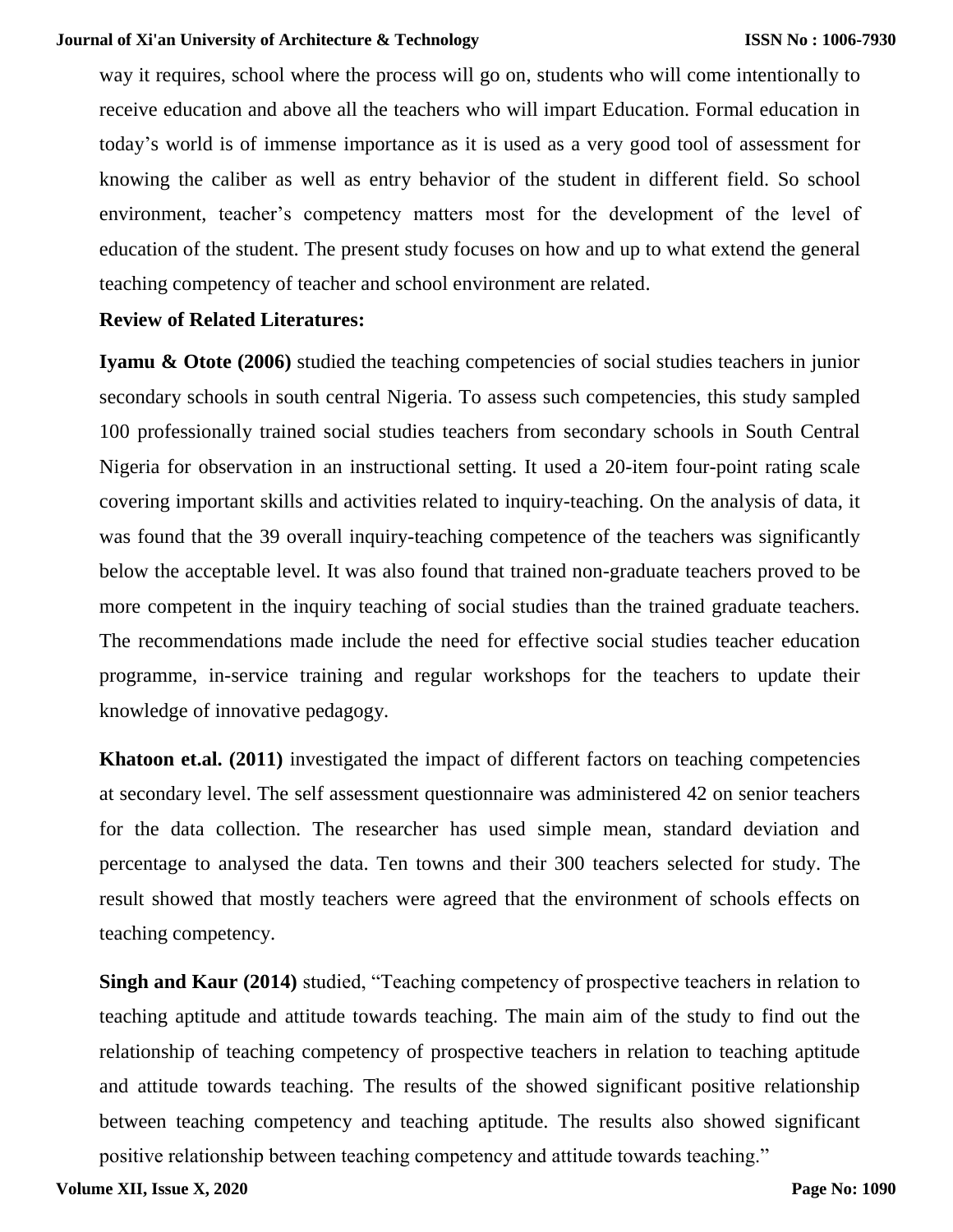**Vasan and Gafoor (2014)** studied, "Relationship between teaching competence and teaching style of primary school teachers. Mean scores, 't' test and correlation analysis revealed the significance difference between male and female primary school teacher with regard to Teaching competence. No significant difference between male and female primary school teachers in their Teaching style was found, there was positive correlation between Teaching competence and Teaching Style among primary school teachers."

## **Research Gaps:**

From the studies conducted in India and abroad the following research gaps are found –

- Many studies focuses on different variables of teaching and learning process but exactly the relationship of these two variables is untouched.
- Studies have been conducted by taking either or one variable at a time along with other variables.
- Absolutely no study was conducted by taking these two variables at a time in the area of North 24 pgs of West Bengal.
- Absolutely no study was conducted by taking these two variables at a time in the area of North 24 pgs of West Bengal on secondary schools.

#### **Rationale of the Study:**

The present study focuses on finding out the relationship between the General Teaching Competency and the School Environment of Secondary School Teacher. It is found that teaching competency of the secondary school teacher depends upon many factors among which School environment is of utmost important. A teacher most of his time of a day spent in the school. So the interrelationship between the teachers with other teacher, between student and teacher, between administrative staff and teacher all carries a lot. For a healthy mental health of the teacher and for increasing teaching competency of the teacher a healthy school environment is essential. So the researcher has taken these two variables as the research interest.

## **Objectives of the Study:**

The followings are the objectives of the study:

• To find out General Teaching Competencies of the Secondary School teachers.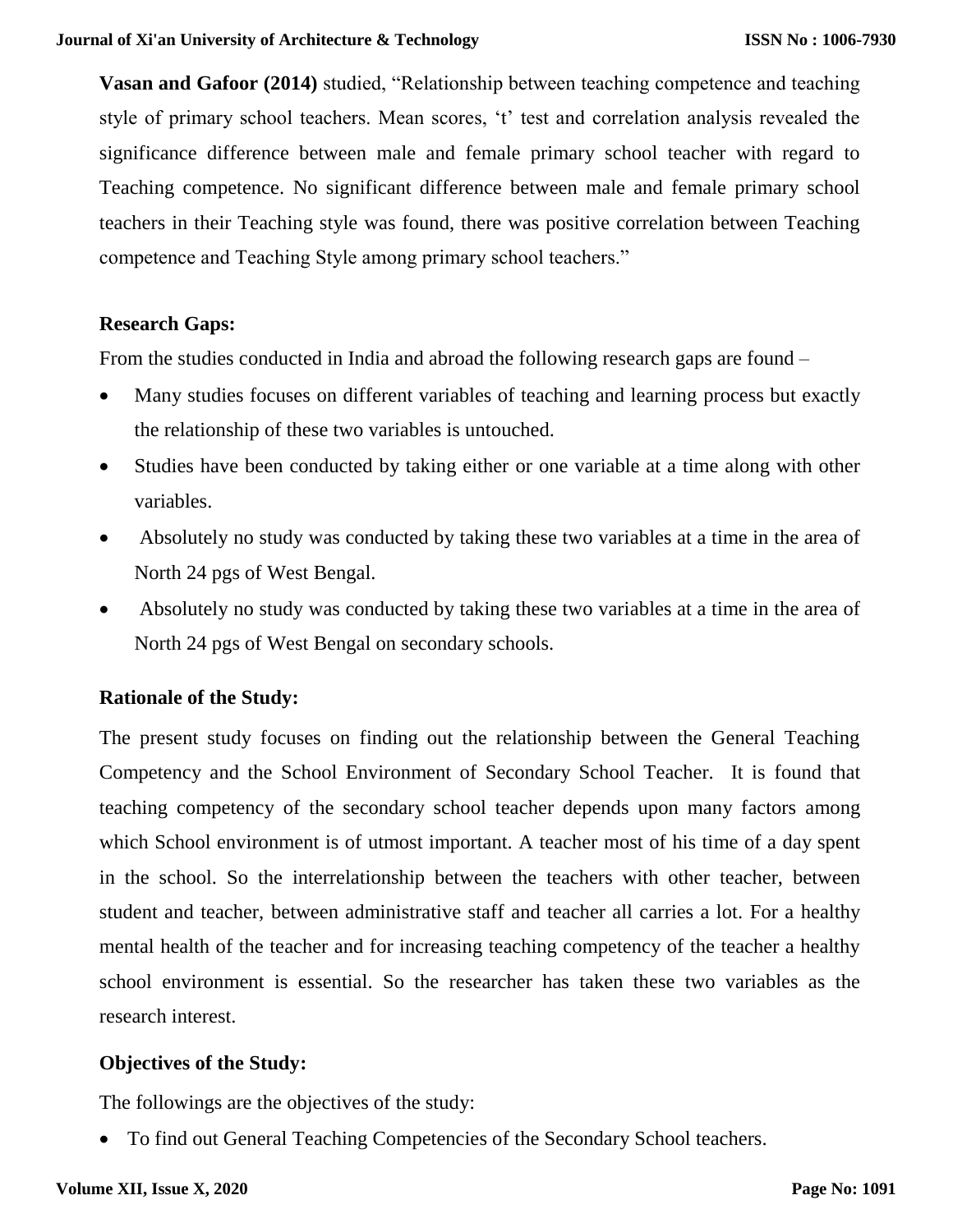- To find out the School Environment of the secondary schools.
- To find out the significant difference in mean scores in General Teaching competencies of Secondary School Teachers with reference to gender and locale.
- To find out the significant difference in mean scores in School Environment of Secondary Schools with reference to gender and locale.
- To find out the relationship between General Teaching Competencies and the School Environment of the Secondary with reference to Gender and Locale.

# **Hypotheses of the Study:**

The followings are the hypotheses of the study  $-$ 

- There does not exist any significant difference in the mean scores of General Teaching Competencies of secondary school teachers with reference to Gender and Locale.
- There does not exist any significant difference in the mean scores of School Environment with reference to Gender and Locale.
- There does not exist any significant relationship between General Teaching Competencies and the School Environment of the Secondary School teachers.

## **Method of the Study:**

Casual Comparative and Co-relational method of study was adopted for the present study, as the main objective of the study is to find out the relationship between the predictor and the criterion.

## **Variables of the Study:**

The followings are the main variables of the study  $-$ 

- General Teaching Competencies- Independent Variable
- School Environment Dependent Variable

# **Tools for the Study:**

The following standardized tools were adopted as the tools of the study –

1. General Teaching Competency Scale by B. K. Passi and Mrs. M. S. Laitha was adopted for the study .There are 21 items related to 21 teaching skills which encompass the entire teaching learning process in the classroom .They are related to five major aspect of classroom teaching, namely Planning , Presentation , Closing ,Evaluation ,and Managerial. The items are such that they are centred around teacher classroom behavior in

#### **Volume XII, Issue X, 2020**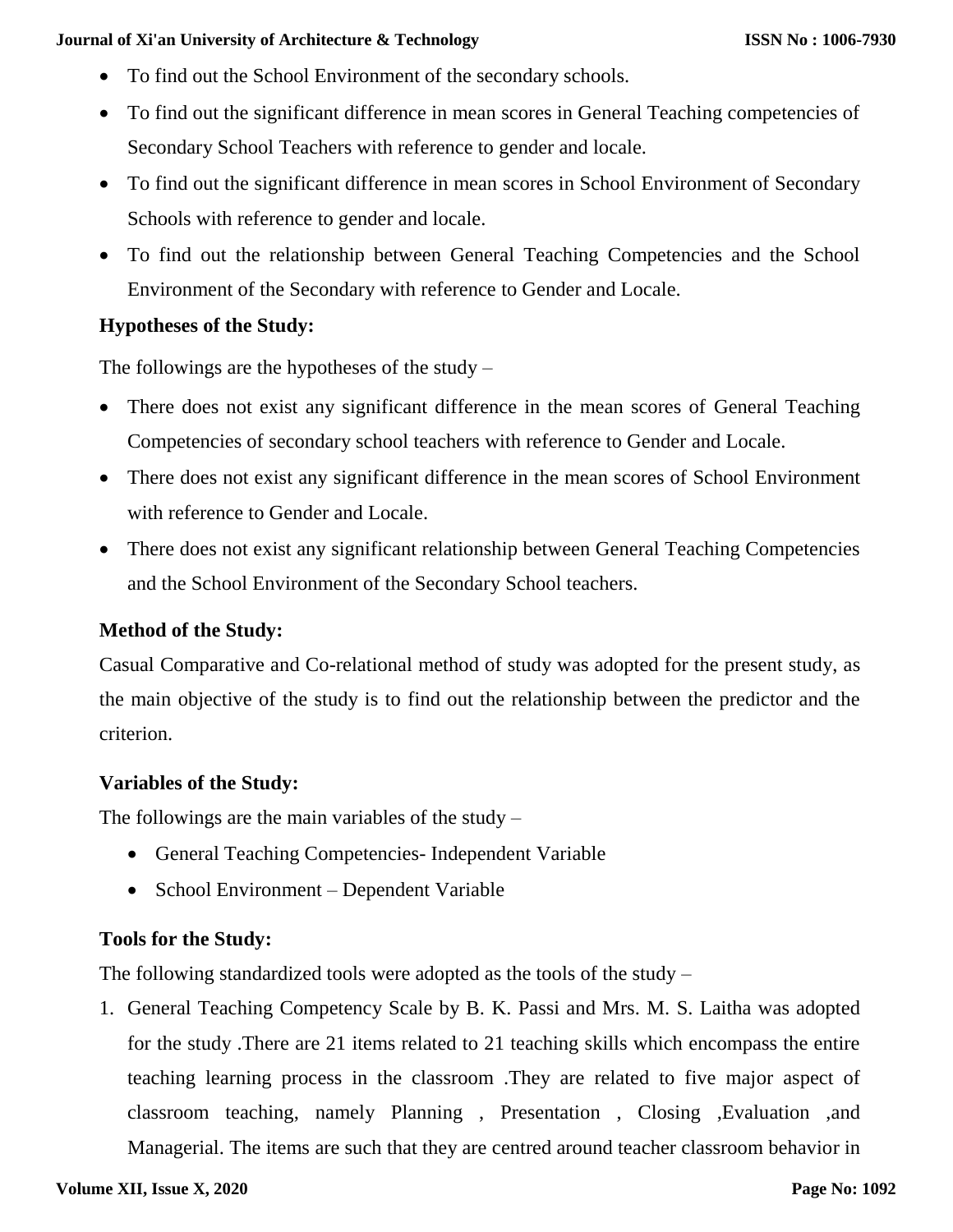relation to pupil behavior. It is a 7 point scale measuring the use of the skill by the teacher in the classroom corresponding to each item ranging from '1' , 'for Not at all 'to '7' for very much .

**2.** `School Environment Scale was developed and standardized by the researcher herself on the secondary schools teachers. It has five dimensions like – Physical conditions of the School, Functions of Teachers, Basic Facilities for Students and School-Parents Participation. Initially, there were total 100 items having 20 in each category. But in the final format there are 71 items. It is a five point scale varying from strongly agrees to strongly disagree.

## **Sample of the Study:**

The stratified random sampling procedure was adopted for the present study. The sample for the study comprises of 400 Secondary school teachers from 40 schools of Kolkata and North 24 pgs. There were 200 male teachers and 200 female teachers. 20 secondary schools were from rural areas of North 24 pgs and 20 secondary schools from Kolkata districts were selected as the sample.

## **Analysis and Interpretation:**

Data analysis for the present investigation includes techniques for collection of data and scoring, in relation to the objective stated and hypotheses formulated. Collection of data in regards to the redirecting variable was done through administration of relevant that in the form of questionnaire. Responses were collected in independent answer sheets. For scoring procedure, the instruction of as mentioned in the test manual in has been followed.

## **Procedure:**

In the present investigation the secondary school teachers from Kolkata and North 24 Parganas of West Bengal were selected as the sample. After planning about the sample the investigator has planned about the tools to be used. General Teaching Competency Scale by B. K. Passi and Mrs. M. S. Laitha and School Environment Scale developed by the researcher were adopted to find out the significant relationship between predictor and the criterion. The investigator has also planned about the procedure of treating the data. For systematic analysis and interpretation of data the investigator found out the central tendency and standard deviations from the raw scores. The relationship has been studied through the method of co-efficient of co-relation by using the Pearson's Product Moment Method.

**Volume XII, Issue X, 2020**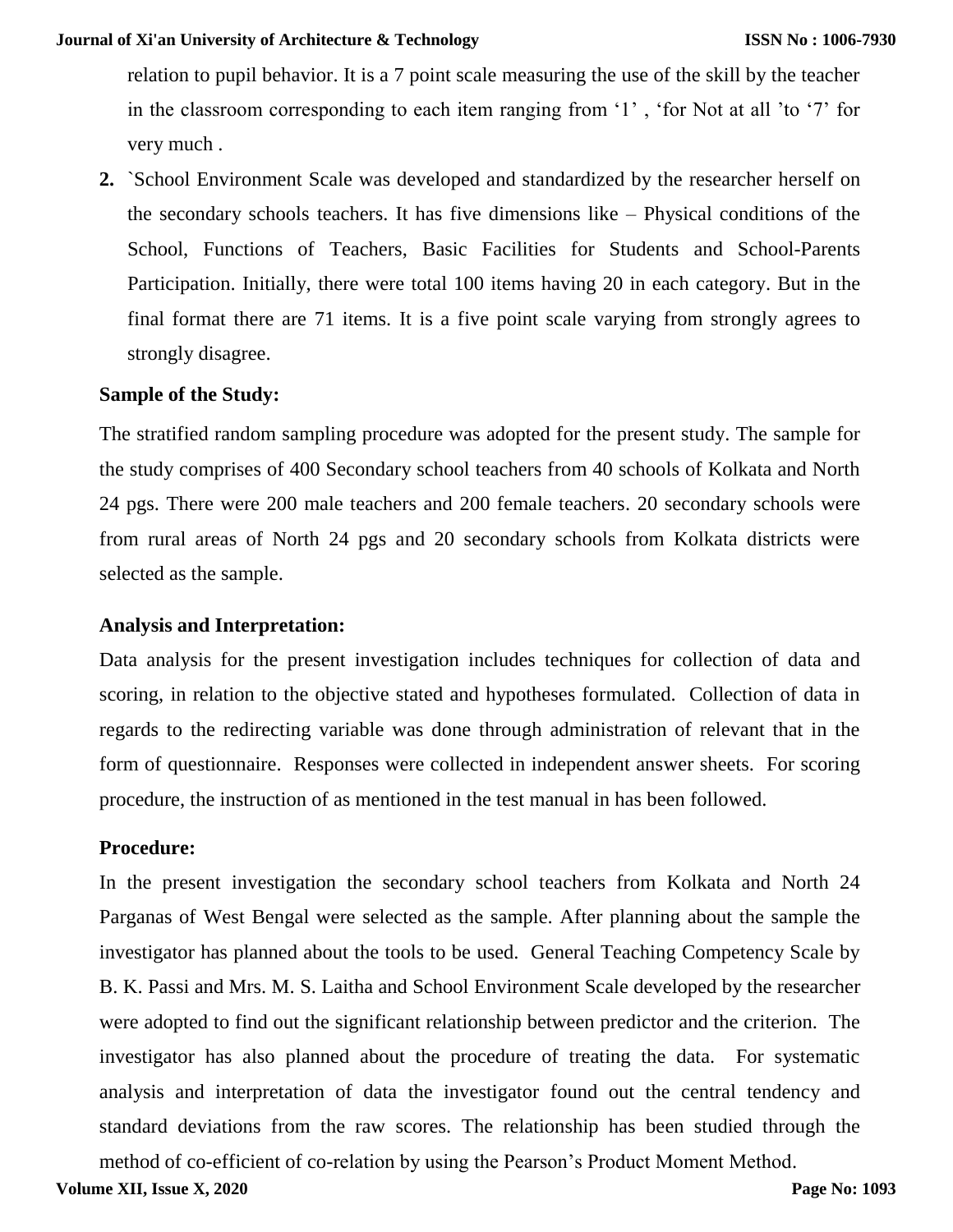#### **Scoring the Scales:**

The two scales were scored as per the scale manual. The data sheets were prepared accordingly where a detailed record of the respondents standing in the scale was determined.

#### **Study of Score Distribution and Analysis of the Result:**

The study is mainly a correlational study. It envisages both descriptive and inferential statistics .The intra variable analysis and relationship study had been made for testing the hypotheses as and when required.

#### **Study of the score distribution on General Teaching Competency Scale:**

The distribution of scores on GTCS of the entire sample along with the subsamples found out and below are the result shows –

| Mean                      | 81.235     |
|---------------------------|------------|
| <b>Standard Error</b>     | 1.998642   |
| Median                    | 83         |
| Mode                      | 100        |
| <b>Standard Deviation</b> | 28.26507   |
| Sample Variance           | 798.9143   |
| Kurtosis                  | $-0.54089$ |
| <b>Skewness</b>           | $-0.03617$ |
| Range                     | 124        |
| Minimum                   | 21         |
| Maximum                   | 145        |
| Sum                       | 16247      |
| Count                     | 200        |

#### **T1- Descriptive Statistics, raw data collected: (Total Rural)**

200 rural teachers were selected from 20 rural schools of north 24 Praganas of West Bengal. The mean of the score is 81.235 and the SD is 28.23. The Skewness and Kurtosis both were negative which indicate that from normality stand point it is negatively skewed.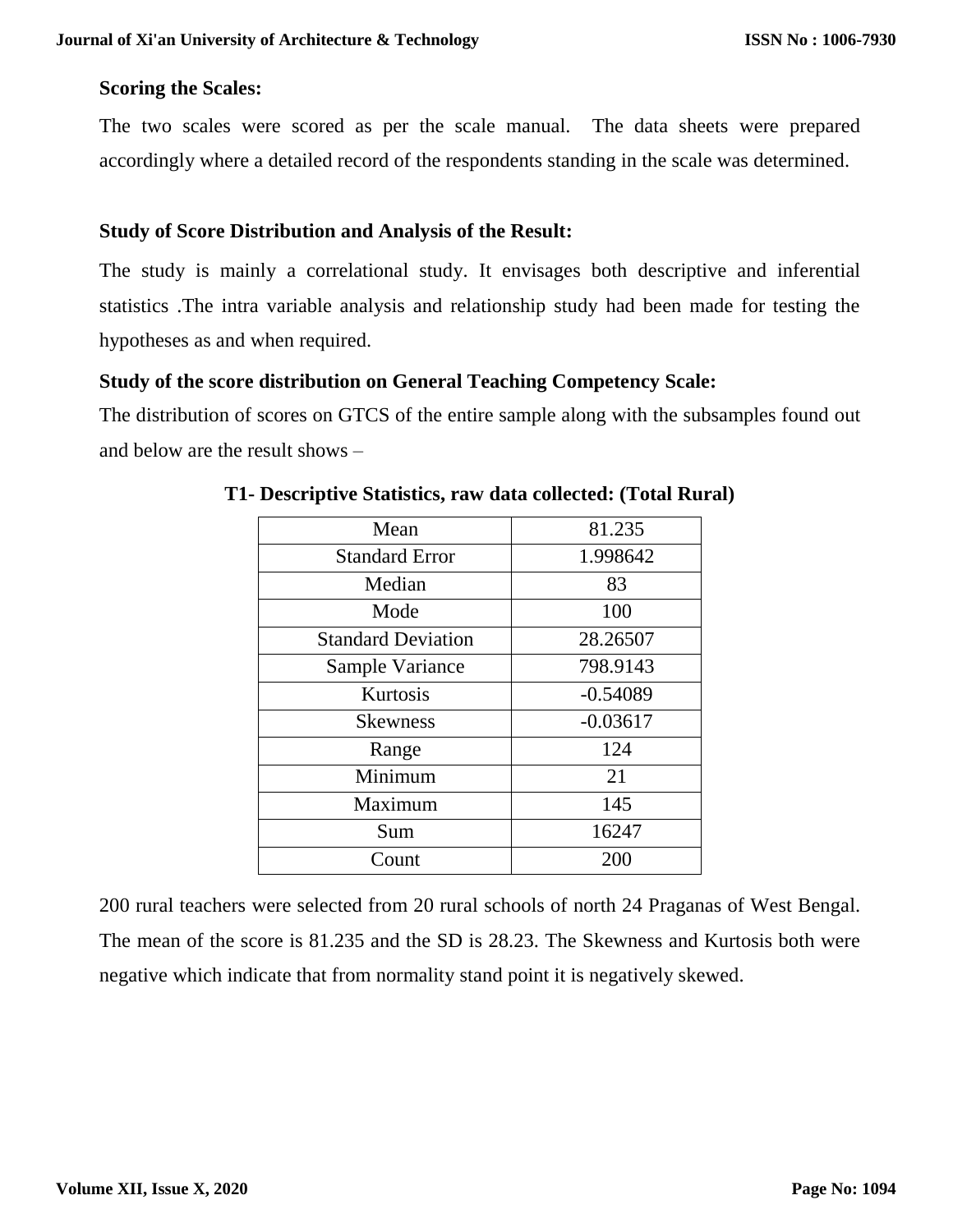| Mean                      | 96.82      |
|---------------------------|------------|
| <b>Standard Error</b>     | 1.842024   |
| Median                    | 100        |
| Mode                      | 108        |
| <b>Standard Deviation</b> | 26.05016   |
| Sample Variance           | 678.6107   |
| Kurtosis                  | $-0.52842$ |
| <b>Skewness</b>           | $-0.32384$ |
| Range                     | 105        |
| Minimum                   | 41         |
| Maximum                   | 146        |
| Sum                       | 19364      |
| Count                     | 200        |

# **T2-Descriptive Statistics, raw data collected: (Total Urban)**

200 urban teachers were selected from 20 schools of Kolkata, West Bengal. The mean of the score is 96.82and the SD is 26.05. The Skewness and Kurtosis both were negative which indicate that from normality stand point it is negatively skewed.

**T3 - Descriptive Statistics, raw data collected: (Male)**

| Mean                  | 99.25628 |
|-----------------------|----------|
| <b>Standard Error</b> | 1.953536 |
| $M = 11 - 1$          | 1 A V 7  |

| Mean                      | 99.25628   |
|---------------------------|------------|
| <b>Standard Error</b>     | 1.953536   |
| Median                    | 107        |
| Mode                      | 108        |
| <b>Standard Deviation</b> | 27.55801   |
| Sample Variance           | 759.4441   |
| Kurtosis                  | $-0.02768$ |
| <b>Skewness</b>           | $-0.55724$ |
| Range                     | 125        |
| Minimum                   | 21         |
| Maximum                   | 146        |
| Sum                       | 19752      |
| Count                     | 199        |

200 male teachers were selected from 20 schools of Kolkata and north 24 Praganas, West Bengal. The mean of the score is 99.25and the SD is 27.55. The Skewness and Kurtosis both were negative which indicate that from normality stand point it is negatively skewed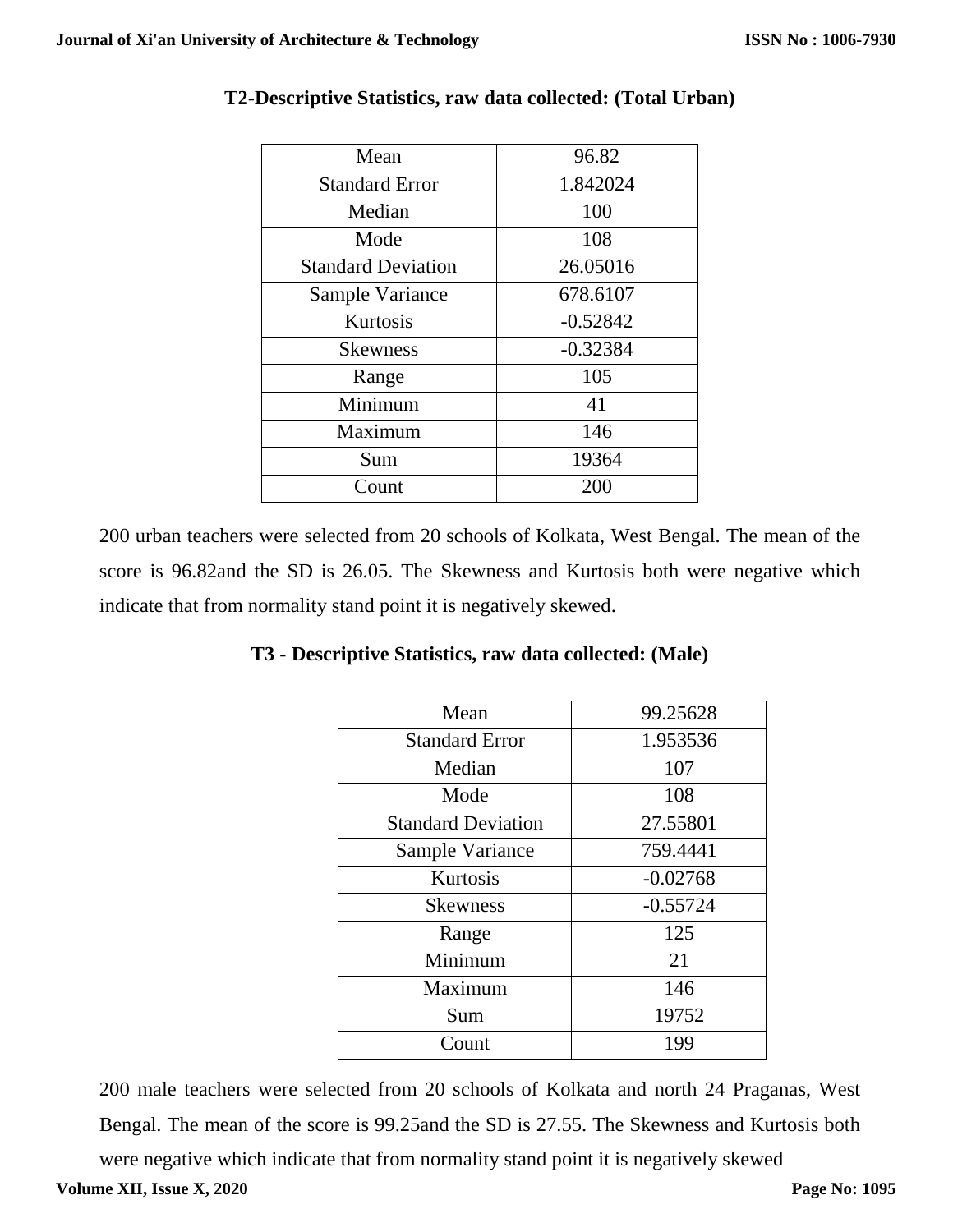| Mean                      | 86.615     |
|---------------------------|------------|
| <b>Standard Error</b>     | 1.794277   |
| Median                    | 84         |
| Mode                      | 91         |
| <b>Standard Deviation</b> | 25.37491   |
| Sample Variance           | 643.8862   |
| Kurtosis                  | $-0.42324$ |
| <b>Skewness</b>           | 0.079436   |
| Range                     | 112        |
| Minimum                   | 35         |
| Maximum                   | 147        |
| Sum                       | 17323      |
| Count                     | 200        |

# **T4-Descriptive Statistics, raw data collected: (Female)**

200 Female teachers were selected from 20 schools of Kolkata and north 24 Praganas, West Bengal. The mean of the score is 86.615and the SD is 25.37. The Skewness was positive and Kurtosis was negative which indicate that from normality stand point it is positively skewed.

| Mean                      | 92.7825    |
|---------------------------|------------|
| <b>Standard Error</b>     | 1.365187   |
| Median                    | 93         |
| Mode                      | 84         |
| <b>Standard Deviation</b> | 27.30373   |
| Sample Variance           | 745.4939   |
| Kurtosis                  | $-0.47949$ |
| <b>Skewness</b>           | $-0.2027$  |
| Range                     | 126        |
| Minimum                   | 21         |
| Maximum                   | 147        |
| Sum                       | 37113      |
| Count                     | 400        |

**T5 - Descriptive Statistics, raw data collected: (Total 400 sample)**

From among the entire 400 sample the descriptive and inferential statistics was found out, which indicates the mean of the score is 92.78 and the SD is 27.30. The Skewness and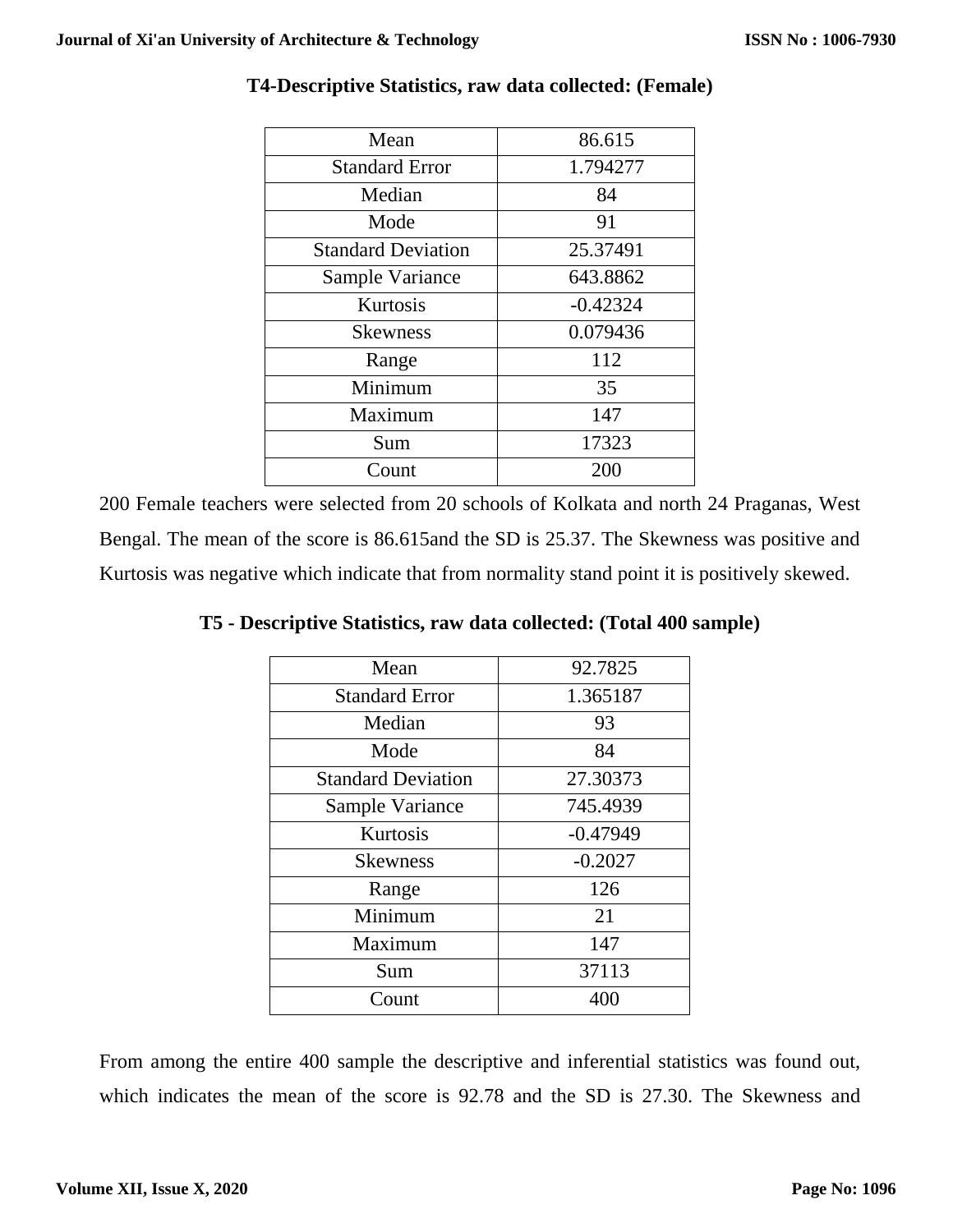Kurtosis both were negative which indicate that from normality stand point it is negatively skewed.

# **T6 - Significance of difference between means of total urban and total rural in General Teaching Competency Scale**

|                                     | Variable 1 | Variable 2 |
|-------------------------------------|------------|------------|
| Mean                                | 96.82      | 81.235     |
| Variance                            | 678.6107   | 798.9143   |
| <b>Observations</b>                 | 200        | 200        |
| Pooled Variance                     | 738.7625   |            |
| <b>Hypothesized Mean Difference</b> |            |            |
| df                                  | 398        |            |
| t Stat                              | 5.733956   |            |
| $P(T \le t)$ one-tail               | 9.71E-09   |            |
| t Critical one-tail                 | 1.648691   |            |
| $P(T \le t)$ two-tail               | 1.94E-08   |            |
| t Critical two-tail                 | 1.965942   |            |

t-Test: Two-Sample Assuming Equal Variances

From the above table it is found that the calculated T value is 5.733 with the degrees of freedom 398 which is much more than the table value. So, it can be concluded that there exists significant difference in the mean scores in GTCS with reference to locale.

# **T7 - Significance of difference between means of total male and total female in General Teaching Competency Scale**

|                                     | Variable 1        | Variable 2 |
|-------------------------------------|-------------------|------------|
| Mean                                | 98.95             | 86.615     |
| Variance                            | 774.3894          | 643.8862   |
| <b>Observations</b>                 | 200               | 200        |
| Pooled Variance                     | 709.1378          |            |
| <b>Hypothesized Mean Difference</b> | $\mathbf{\Omega}$ |            |
| df                                  | 398               |            |
| t Stat                              | 4.632056          |            |
| $P(T \le t)$ one-tail               | 2.46E-06          |            |
| t Critical one-tail                 | 1.648691          |            |
| $P(T \le t)$ two-tail               | 4.91E-06          |            |
| t Critical two-tail                 | 1.965942          |            |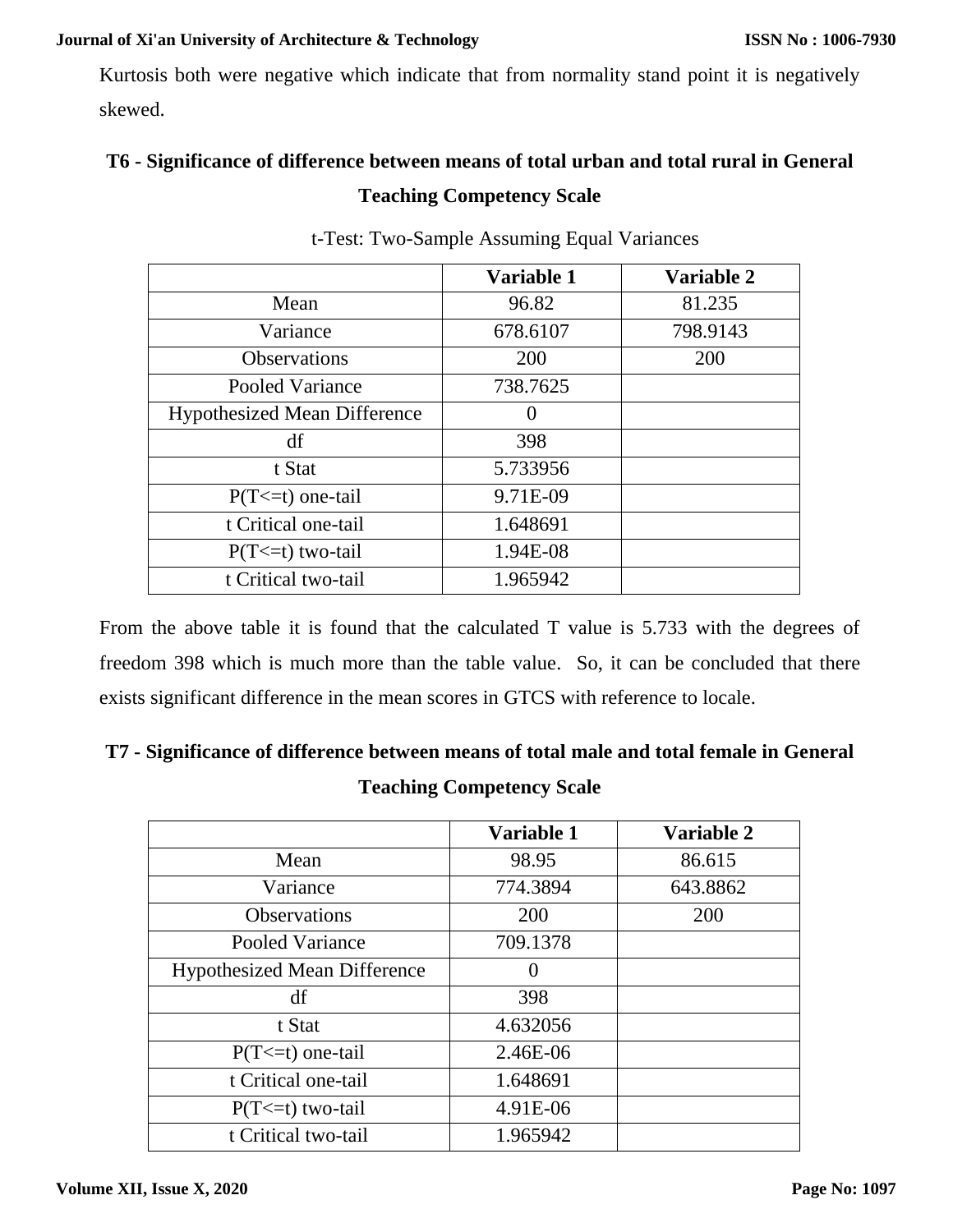From the above table it is found that the calculated T value is 4.63 with the degrees of freedom 398 which is much more than the table value. So it can be concluded that there exists significant difference in the mean scores in GTCS with reference to gender.

# **Difference in the mean scores on School Environment Scale of secondary school teachers with reference to Locale**

# **Study of the score distribution on Environment awareness Scale**

The distribution of scores on EAS of the entire sample along with the subsamples found out and below the result shows –

| Mean                      | 206.925    |
|---------------------------|------------|
| <b>Standard Error</b>     | 4.164766   |
| Median                    | 197.5      |
| Mode                      | 172        |
| <b>Standard Deviation</b> | 58.89868   |
| Sample Variance           | 3469.055   |
| Kurtosis                  | $-0.28359$ |
| <b>Skewness</b>           | 0.297981   |
| Range                     | 255        |
| Minimum                   | 85         |
| Maximum                   | 340        |
| Sum                       | 41385      |
| Count                     | 200        |

**T8 - Descriptive Statistics, raw data collected: (Rural)**

200 rural teachers were selected from 20 rural schools of north 24 Praganas of West Bengal. The mean of the score is 206.92 and the SD is 58.89. The Skewness is positive and Kurtosis is negative which indicate that from normality stand point it is positively skewed.

| Mean                      | 231.96    |
|---------------------------|-----------|
| <b>Standard Error</b>     | 4.357976  |
| Median                    | 240       |
| Mode                      | 221       |
| <b>Standard Deviation</b> | 61.63108  |
| Sample Variance           | 3798.39   |
| Kurtosis                  | $-0.3456$ |

**T9 - Descriptive Statistics, raw data collected: (Urban)**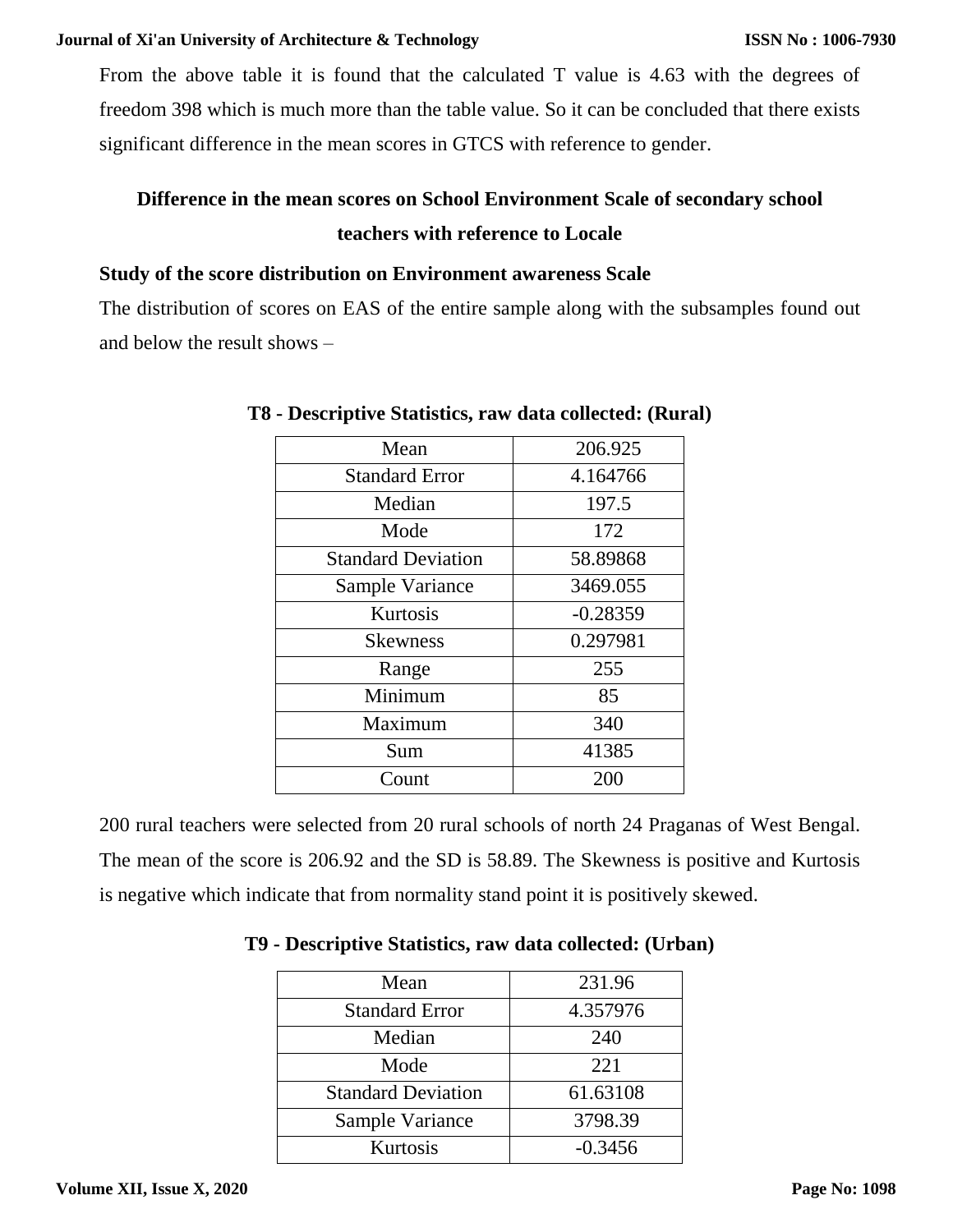| <b>Skewness</b> | $-0.36992$ |
|-----------------|------------|
| Range           | 270        |
| Minimum         | 80         |
| Maximum         | 350        |
| Sum             | 46392      |
| Count           | 200        |

200 urban teachers were selected from 20 schools of Kolkata , West Bengal. The mean of the score is 231.96 and the SD is 61.63 The Skewness and Kurtosis both were negative which indicate that from normality stand point it is negatively skewed .

| Mean                      | 222.18     |
|---------------------------|------------|
| <b>Standard Error</b>     | 4.520077   |
| Median                    | 225        |
| Mode                      | 223        |
| <b>Standard Deviation</b> | 63.92354   |
| Sample Variance           | 4086.219   |
| Kurtosis                  | $-0.67768$ |
| <b>Skewness</b>           | $-0.0929$  |
| Range                     | 255        |
| Minimum                   | 80         |
| Maximum                   | 335        |
| Sum                       | 44436      |
| Count                     | 200        |

**T10 - Descriptive Statistics of raw data collected: (Male)**

200 male teachers were selected from 20 schools of Kolkata and north 24 praganas, West Bengal. The mean of the score is 222.18 and the SD is63.92. The skewness and Kurtosis both were negative which indicate that from normality stand point it is negatively skewed

| Mean                      | 201.855  |
|---------------------------|----------|
| <b>Standard Error</b>     | 5.027119 |
| Median                    | 197      |
| Mode                      | 224      |
| <b>Standard Deviation</b> | 71.0942  |
| Sample Variance           | 5054.386 |

# **T11 - Descriptive Statistics, raw data collected: (Female)**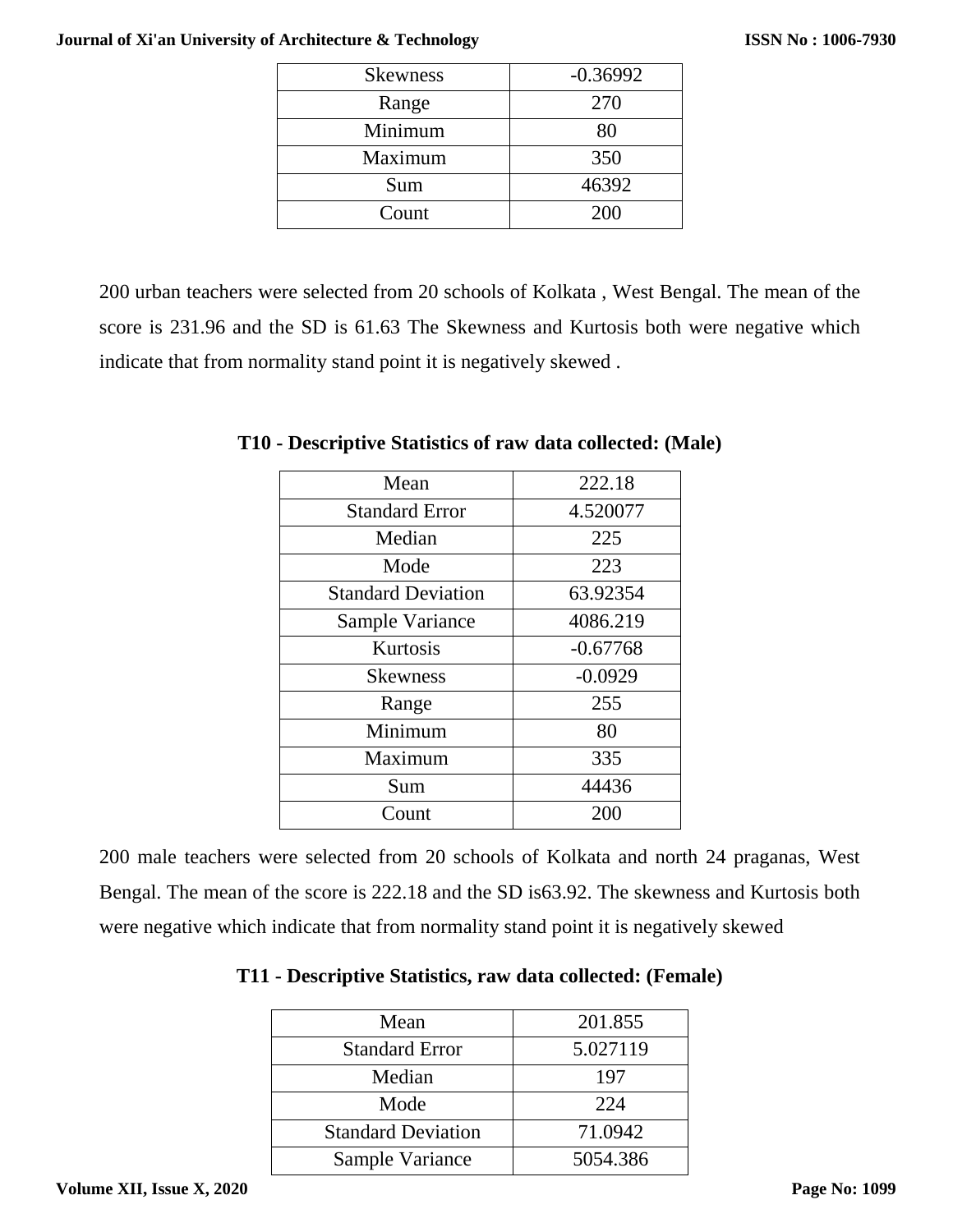| Kurtosis        | $-0.78423$ |
|-----------------|------------|
| <b>Skewness</b> | 0.05128    |
| Range           | 268        |
| Minimum         | 72         |
| Maximum         | 340        |
| Sum             | 40371      |
| Count           | 200        |

200 Female teachers were selected from 20 schools of Kolkata and north 24 praganas, West Bengal. The mean of the score is 201.85 and the SD is71.09. The skewness was positive and Kurtosis was negative which indicate that from normality stand point it is positively skewed.

| Mean                      | 212.0175   |  |
|---------------------------|------------|--|
| <b>Standard Error</b>     | 3.414082   |  |
| Median                    | 216.5      |  |
| Mode                      | 230        |  |
| <b>Standard Deviation</b> | 68.28165   |  |
| Sample Variance           | 4662.383   |  |
| Kurtosis                  | $-0.731$   |  |
| <b>Skewness</b>           | $-0.05558$ |  |
| Range                     | 268        |  |
| Minimum                   | 72         |  |
| Maximum                   | 340        |  |
| Sum                       | 84807      |  |
| Count                     | 400        |  |

**T12 - Descriptive Statistics of raw data collected: (Total 400 sample)**

From among the entire 400 sample the descriptive and inferential statistics was found out which indicates the mean of the score is 212.01 and the SD is 68.28. The skewness and Kurtosis both were negative which indicate that from normality stand point it is negatively skewed.

# **T13 - Significance of difference between means of total urban and total rural secondary school teachers in School Environment Scale**

|          | Variable 1 | Variable 2 |
|----------|------------|------------|
| Mean     | 231.96     | 206.925    |
| Variance | 3798.39    | 3469.055   |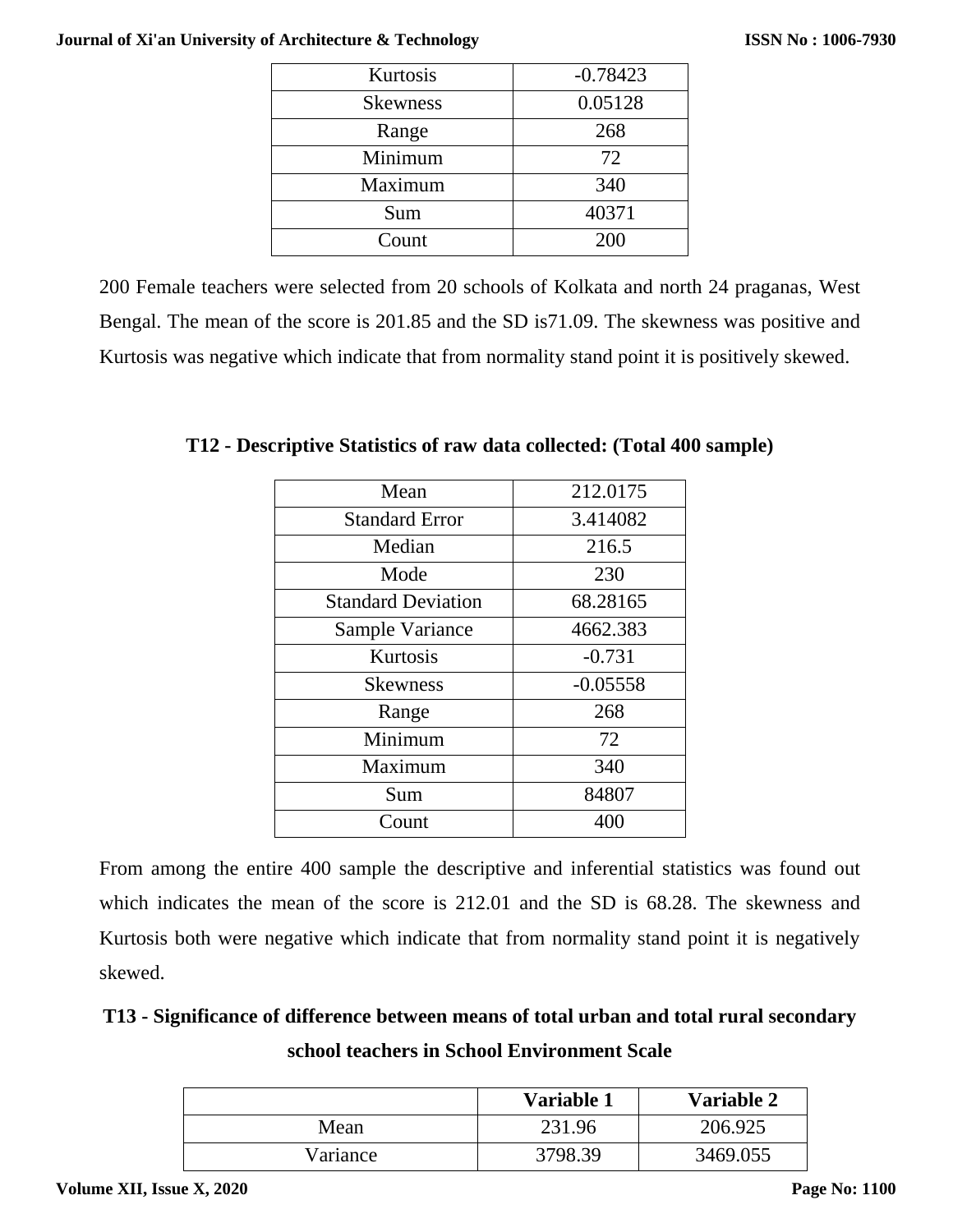| Observations                        | 200              | 200 |
|-------------------------------------|------------------|-----|
| Pooled Variance                     | 3633.723         |     |
| <b>Hypothesized Mean Difference</b> | $\left( \right)$ |     |
| df                                  | 398              |     |
| t Stat                              | 4.153094         |     |
| $P(T \le t)$ one-tail               | 2.01E-05         |     |
| t Critical one-tail                 | 1.648691         |     |
| $P(T \le t)$ two-tail               | $4.02E-05$       |     |
| t Critical two-tail                 | 1.965942         |     |

From the above table it is found that the calculated T value is 4.15 with the degrees of freedom 398 which is much more than the table value. So it can be concluded that there exists significant difference in the mean scores in EAS with reference to locale.

# **T14 - Significance of difference between means of total male and total female secondary school teachers in School Environment Scale**

|                                     | Variable 1        | Variable 2 |
|-------------------------------------|-------------------|------------|
| Mean                                | 222.18            | 201.855    |
| Variance                            | 4086.219          | 5054.386   |
| <b>Observations</b>                 | 200               | 200        |
| Pooled Variance                     | 4570.302          |            |
| <b>Hypothesized Mean Difference</b> | $\mathbf{\Omega}$ |            |
| df                                  | 398               |            |
| t Stat                              | 3.006478          |            |
| $P(T \le t)$ one-tail               | 0.001405          |            |
| t Critical one-tail                 | 1.648691          |            |
| $P(T \le t)$ two-tail               | 0.00281           |            |
| t Critical two-tail                 | 1.965942          |            |

From the above table it is found that the calculated T value is 3.00 with the degrees of freedom 398 which is much more than the table value. So it can be concluded that there exists significant difference in the mean scores in EAS with reference to gender.

## **Relationship Studies:**

# **Study of relationship between the Predictor and Criterion**

The correlation co-efficient was found out by using pearson's product moment method which is .752 for the entire sample. So it can be concluded that there exists a perfect positive relationship between General Teaching Competency and School Environment of Secondary schools.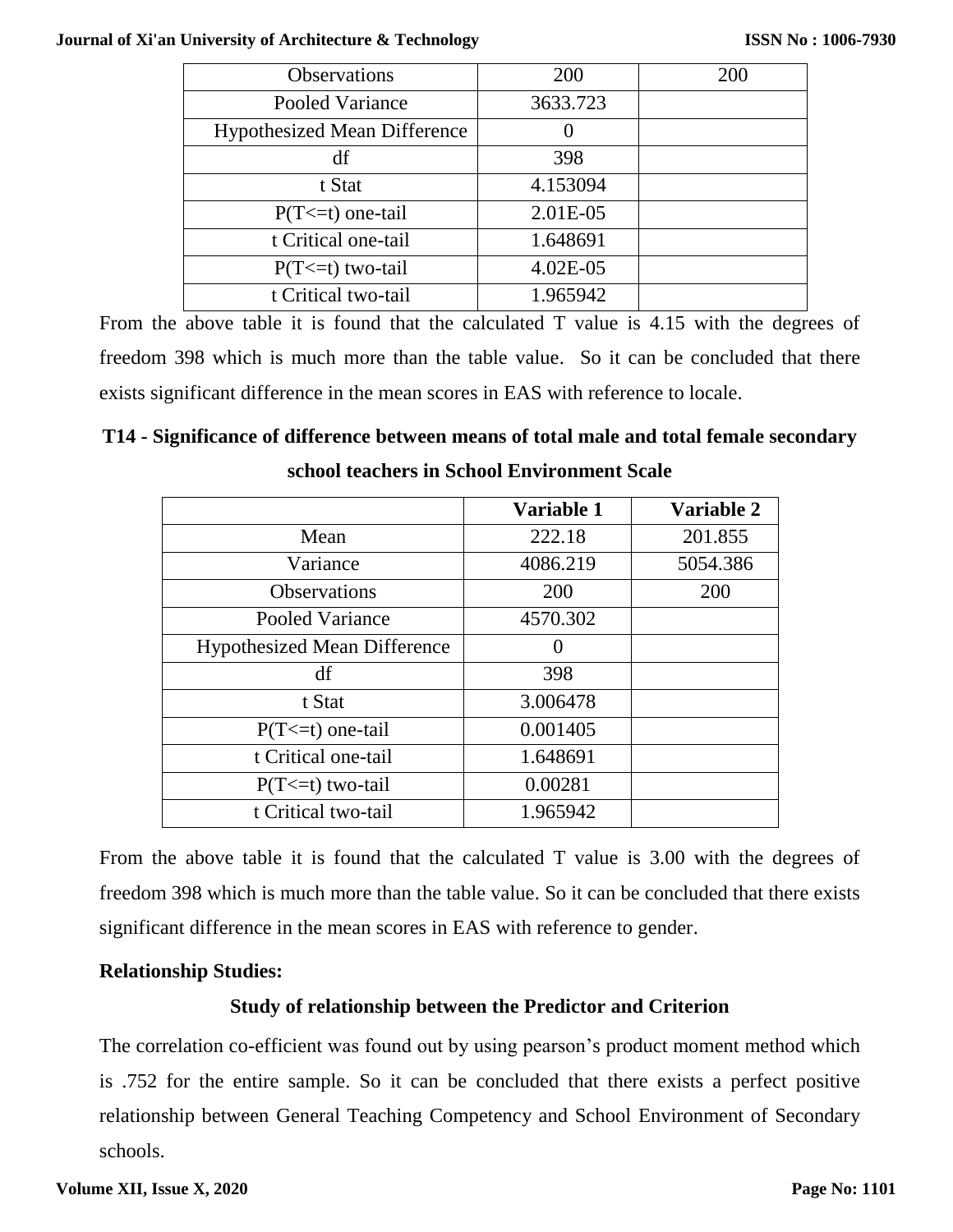#### **Findings and Conclusion:**

School is the first and foremost formal agency of Education . It introduces the child with the world of knowledge and wisdom. It gives Education in different ways and in different aspects so as to cater the needs of each and everyone. Children starts the journey of their academic career from the school. Their life is been shaped, the foundation stone is been laid from the t school. So psychologist, philosophers, educationist and people in each and every sphere of life is more and more concerned about the schooling system. A better school requires a better school environment as well as competent teachers. The findings of the study show that urban school teachers are having better teaching competencies than their male counterparts. In the same way male teachers' teaching competencies in secondary schools are more than that of the female teachers. In case of school environment, the schools in urban areas are having better environment than rural schools. Again male teachers scored better in EAS than female teachers. The Co efficient of correlation is highly positive between these two variables. For this Kind of result the following factors may contributes –

- The schools in urban areas are getting better exposures, getting proper WIFI system, modern amenities etc.
- Higher classes requires update knowledge, proper teaching techniques etc which for lady teachers at times become difficult.
- Healthy environment creates healthy minds so teacher possesses a sound mental health which affects to his activities.

If the above is taken care systematically then a healthy teaching learning environment can be created.

#### **References:**

- **1.** Best & Khan, Research in Education. Ninth Edition, New Delhi, PHI Pvt. Ltd, 2007.
- **2.** Kaul, Methodology of Educational Research*,* New Delhi: Vikas Publication, 2010.
- **3.** Khatoon, et.al., The Impact of Different Factors on Teaching Competencies at Secondary Level in Pakistan, Interdisciplinary Journal of Contemporary Research in Business, 2011, 2 (3).